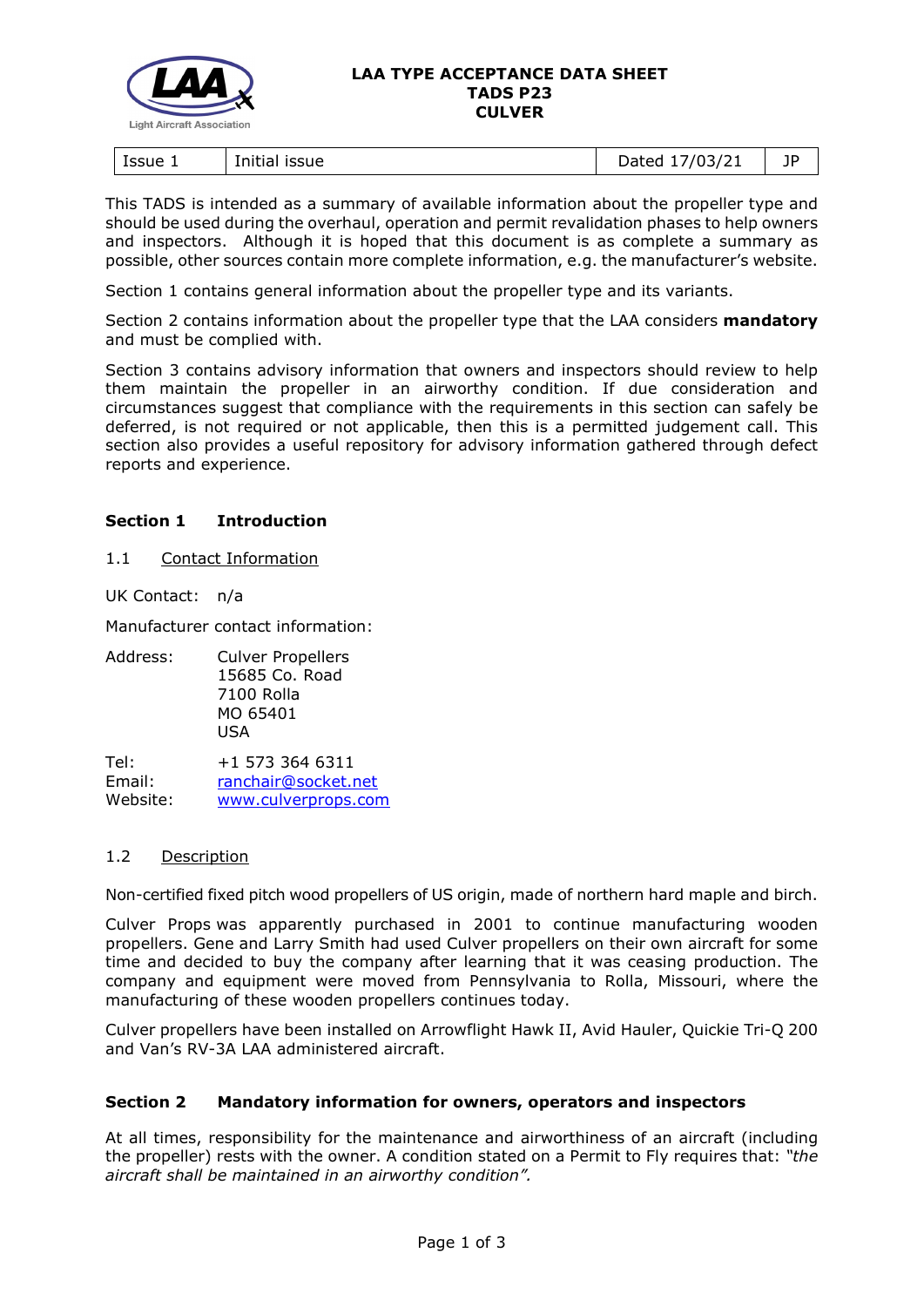

## 2.1 Lifed Items

No type-specific information, refer to any specific manufacturer's information wherever possible

## 2.2 Operator's Manuals

Where possible, the manuals describing setup, operation and maintenance procedures for the propeller should be obtained from the manufacturer or importer and retained with the aircraft's records.

### 2.3 Maintenance Schedule

Standard maintenance procedures for fixed-pitch wooden propellers apply. Refer to specific manufacturer's information wherever possible.

Propellers fitted to LAA administered aircraft that are maintained either in accordance with the manufacturer's maintenance schedule, the CAA Light Aircraft Maintenance Schedule (LAMS) [CAP 411](http://www.caa.co.uk/CAP411) or the LAA Generic Maintenance Schedule, further details of which can be found in LAA Technical Leaflet [TL 2.19: The LAA Generic Maintenance Schedule.](http://www.lightaircraftassociation.co.uk/engineering/TechnicalLeaflets/Operating%20An%20Aircraft/TL%202.19%20The%20LAA%20Generic%20Maintenance%20Schedule.pdf) Note: The CAA and LAA produced maintenance schedules were originally written around the maintenance requirements of aircraft fitted with traditional aircraft engines and propellers.

Some aircraft may have mandated maintenance requirements and/or schedules which are stated on the aircraft's Operating Limitations document and these must be followed.

More information on maintenance schedules can be found in the [Aircraft Maintenance](http://www.lightaircraftassociation.co.uk/engineering/Maintenance/Aircraft_Maintenance.html) section of the LAA website.

### 2.4 Airworthiness Directives

Non-certified type so no type-specific applicable Airworthiness Directives.

### 2.5 Mandatory Permit Directives

No type-specific MPDs at this time.

Check CAA [CAP 661](http://www.caa.co.uk/cap661) which lists MPDs issued before 31 January 2012 and is no longer being updated.

The CAA now provides links to MPDs issued after 31 January 2012 on the [CAA MPD Listing](http://publicapps.caa.co.uk/modalapplication.aspx?appid=11&mode=list&type=sercat&id=55) page of their website.

The LAA website should be checked for MPDs that are non-type specific in LAA Technical Leaflet [TL 2.22: Non-Type Specific MPDs.](http://www.lightaircraftassociation.co.uk/engineering/TechnicalLeaflets/Operating%20An%20Aircraft/TL%202.22%20non-type%20specific%20MPDs.pdf)

### 2.6 CAA Mandatory Requirements for Airworthiness CAP747 and Civil Aircraft Airworthiness Information and Procedures (CAAIP) CAP562

No type-specific requirements or information at this time.

CAA publications [CAP 747](http://www.caa.co.uk/CAP747) and [CAP 562](http://www.caa.co.uk/CAP562) contain information that may be relevant to LAA administered aircraft and should be checked for applicability.